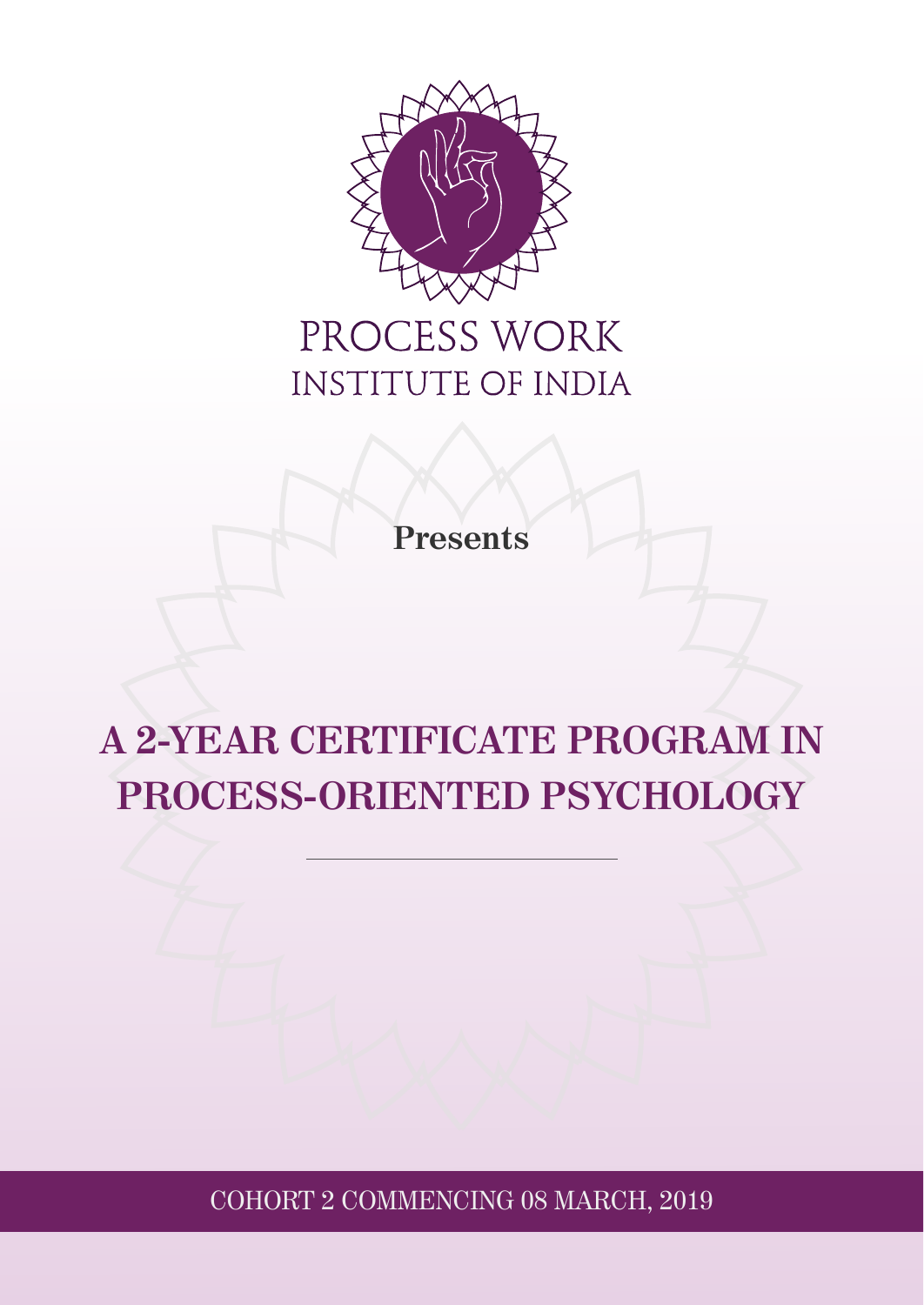## **An Invitation to the Certificate Program**

In India, there is a growing need for trained Psychotherapists in the mental health community. According to research, 1 in 20 Indians suffer from depression, 80% of which goes untreated because of a serious dearth of trained mental health professionals. The Process Work Institute of India (PWII) has begun the journey of providing trained professionals which will not only lead to a healthier population, but also help identify serious psychological distress at an early stage and provide more effective treatment.

To be fully equipped as a psychotherapist, one needs to have the theoretical knowledge as well as extensive training in correct diagnosis, treatment and follow up care. A lack of practical training can lead to serious consequences for the clients, their families and the mental health profession.

In order to initiate this process of providing quality and effective care in mental health, Process Work Institute of India (PWII) launched the first 2-year Certificate Program in May 2018. PWII now invites applications to the second Cohort of participants to the Certificate Program in Process Work (PW), to be launched in March 2019.

Process Work Institute of India is the only institute of its kind in India which will qualify the student, firstly in the fundamentals with the basic 2-year Certificate Program and subsequently as a fully trained Process Oriented Psychotherapist, should the student choose to finish the 4-year diploma course. The program will be taught by a team of Indian and international PW Diplomates from various schools of Process Work across the world. All inputs, teaching will be provided, and assessments will be conducted to ensure that international standard requirements of Process Work training are met. The International Association of Process Oriented Psychologists (IAPOP), a body that certifies those who have undergone the Diploma training in Process Work, sets the international requirements.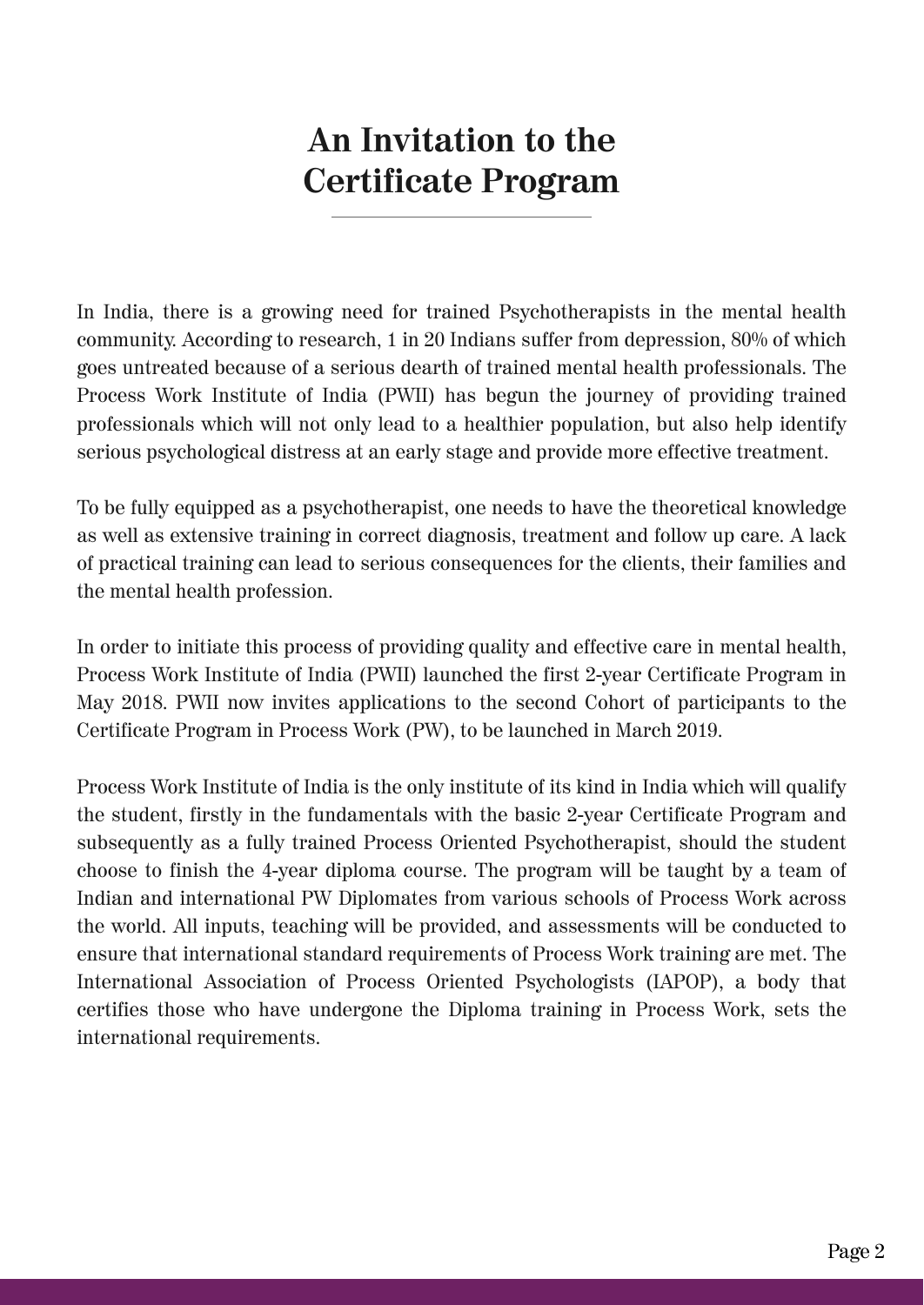## **An Introduction to Process Work & The Process Work Institute of India**

## **About Process Work**

**Process Oriented Psychology (POP) or Process Work** is a school of psychology established by Dr. Arnold Mindell in the 1970s. With its roots in Jungian psychology, Taoism and Quantum Physics, Process Work believes that the solution to a problem is contained within the disturbance itself. It provides a practical framework through which individuals, couples, families and groups can connect with greater awareness and creativity.

The International Association of Process Oriented Psychologists (IAPOP) established in 2007 is an international body of certified process work Diplomates who are involved in conducting training in PW. There are 22 centres of Process Work in the world today including centres in the United States, United Kingdom, Australia, India, Germany, Greece, Poland, Russia, Japan, Israel, and Slovakia amongst many others. The Association supports collaboration and sharing of research, experience and ideas in the evolving field of Process Oriented Psychology, and its relationship to a wide range of fields from psychotherapy and psychiatry to mind-body medicine, conflict resolution and organisational development.

## **Process Work Institute of India (PWII)**

**The Process Work Institute of India (PWII)** is one of many centres worldwide dedicated to training and research in Process Work.

Resident Diplomate Anuradha Deb, who founded PWII, has over 25 years of PW experience and is a Diplomate of the Process Work Institute, Portland, Oregon, USA. **PWII,** was founded in 1996 and is an educational trust based in Mumbai. PWII is affiliated with IAPOP.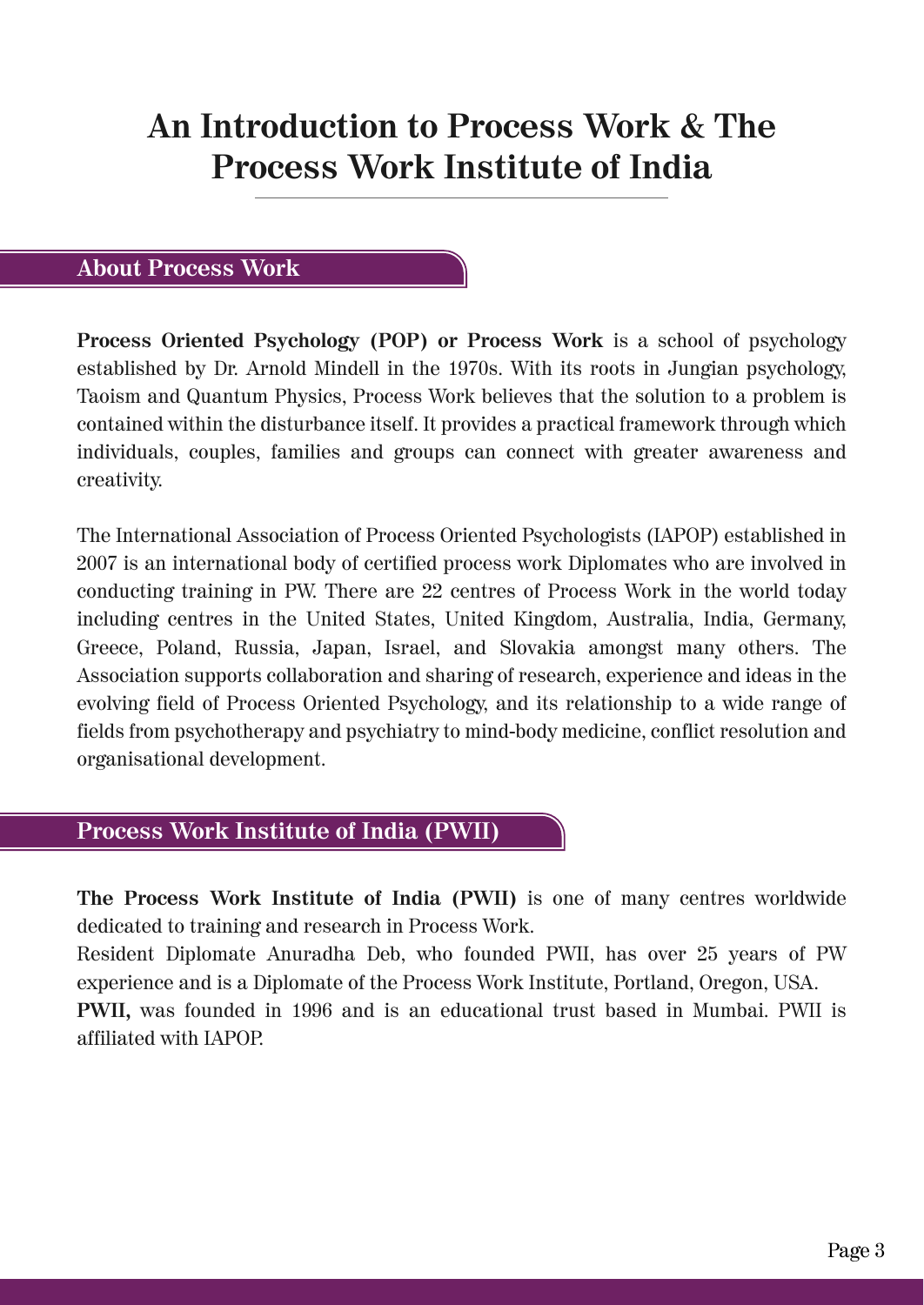## **What is the 2-year Certificate Program all about?**

One of the first full-fledged courses in the field of psychotherapy in India, the PWII Certificate Program (2-year) will give participants an in-depth perspective and experience into the various facets of Process Oriented Psychology. Participants can subsequently train and qualify as a Process Oriented Psychotherapist by enrolling into and completing the 4-year Diploma Program (the first 2 years of the Certificate Program being pre-requisite for joining the Diploma).

This program consists of 7 face-to-face classroom teaching of 6 days each. Spread over a period of 18 months, the program involves theory, experiential work, personal work in therapy, and praxis (working with clients under supervision). It integrates various learning methodologies including classroom training, one-to-one therapy sessions as well as virtual learning sessions. Each cohort will have group and individual work and will get several interesting opportunities to learn and interact with reputed Process Work faculty members who will be visiting India from across the world. Participants will also experience group work amongst themselves and interact with each other frequently. Upon successful completion of the program, participants may use the skills to facilitate groups, individuals, work with clients as therapists (under supervision) or work on their own selves. For those keen on going in-depth further, this course is a precursor and pre-requisite to apply to the Diploma program.

## **Who is eligible?**

All those who are interested in learning about self, psychotherapy and in experiencing a synthesized model of psychology, spirituality and the science of human purpose are welcome.

Minimum academic qualification: Completed graduation degree in any discipline.

*Note: Process Work Institute of India welcomes and admits participants of any race, religion, national or ethnic origin, gender, age, sexual orientation or physical ability.*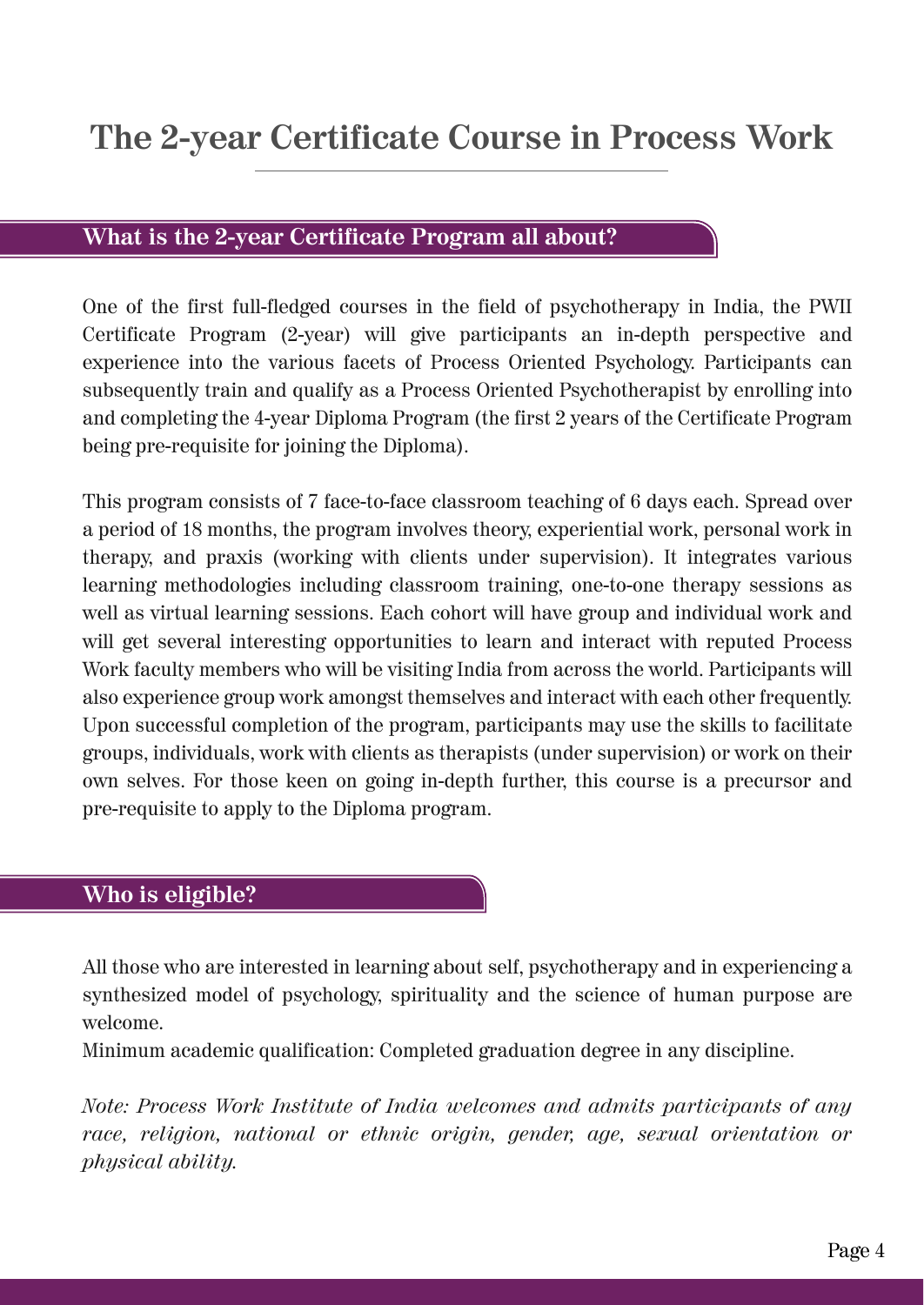## **Primary course highlights (benefits of joining)**

- 1. Building the skills of Process Oriented Psychology in a course that provides theoretical inputs as well as teaches experiential skills.
- Recognised certification from Process Work Institute India (PWII) after all requirements 2. have been fulfilled.
- An opportunity to work on oneself in a therapeutic relationship. 3.
- 4. Several opportunities to work with your peer group as well as clients under supervision and guidance of our experienced faculty.
- 5. To experience faculty who teach in international schools of process work, and are recognised members in the different PW Schools globally.
- An opportunity to be part of a global community and extend your network. 6.
- 7. An unique opportunity to receive a certification that builds into the Diploma Program and a chance to apply to the 4-year diploma program (for which the 2-year certificate course will be considered as the first 2-years of study) in order to become a fully qualified Process Oriented Psychotherapist.

Subsequent pages provide details of the 2-year Certificate program.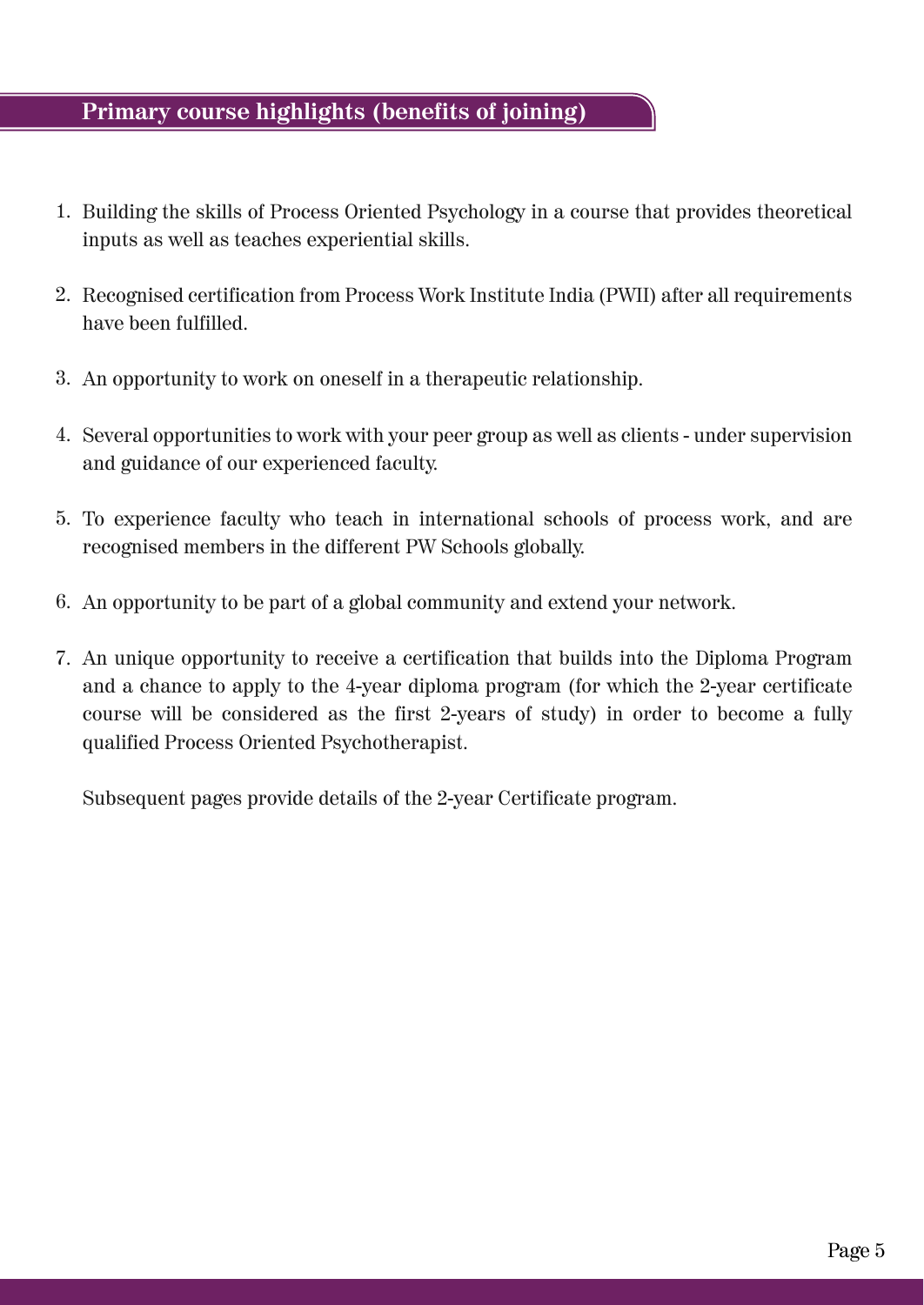**PWII recognises differences in economies and is sensitive to dynamics that provide or deny access to opportunities. Accordingly, a differentiated fee structure is offered to participants. Please select your fees from the table: Note:**

- **1. Fees mentioned are inclusive of all workshop costs (venue, facilitator costs and material), online tutorials and materials supplied during the course.**
- **2. All costs for travel, board, lodge and other expenses will be borne by the participants directly.**
- **3. Payment is also exclusive of fees for personal therapy and supervision (approximately 8 hours of personal therapy and 5 hours of client supervision in year 1 and 10 hours of personal therapy and 10 hours of supervision in year 2).**
- **4. Students availing early bird discount will need to finish payment of first installment by 31st December 2018. They must plan their applications accordingly and must apply by mid December for their applications to be processed.**
- **5. Some work-study positions and bursaries may be available. Please write to us describing your situation with reason and supporting documentation.**
- **6. Indian nationals will pay fees applicable to their zone of residency. INR fees applicable only for residents in India (exceptions offered to students).**
- **7. Fees for international students (mentioned in USD) will need to be paid in equivalent INR at the then prevailing exchange rate. Remittance fees and currency conversion charges will be borne by the student.**
- **8. In case of any clarifications (on fees applicable to you) or request for exceptions, please write to us.**

## **Application Process:**

Your application to the Program will only be accepted after filling the application form available on the website http://www.processworkindia.com. Currently, the website is being revamped. Do check the revamped site in October 2018 for the application form.

A format of the application is appended to this brochure for reference. There is no application fee. Program fee is payable upon acceptance.

## **Registrations / Clarifications:**

**Email:** processworkinstituteindia@gmail.com

**Facebook:** https://www.facebook.com/processworkindia/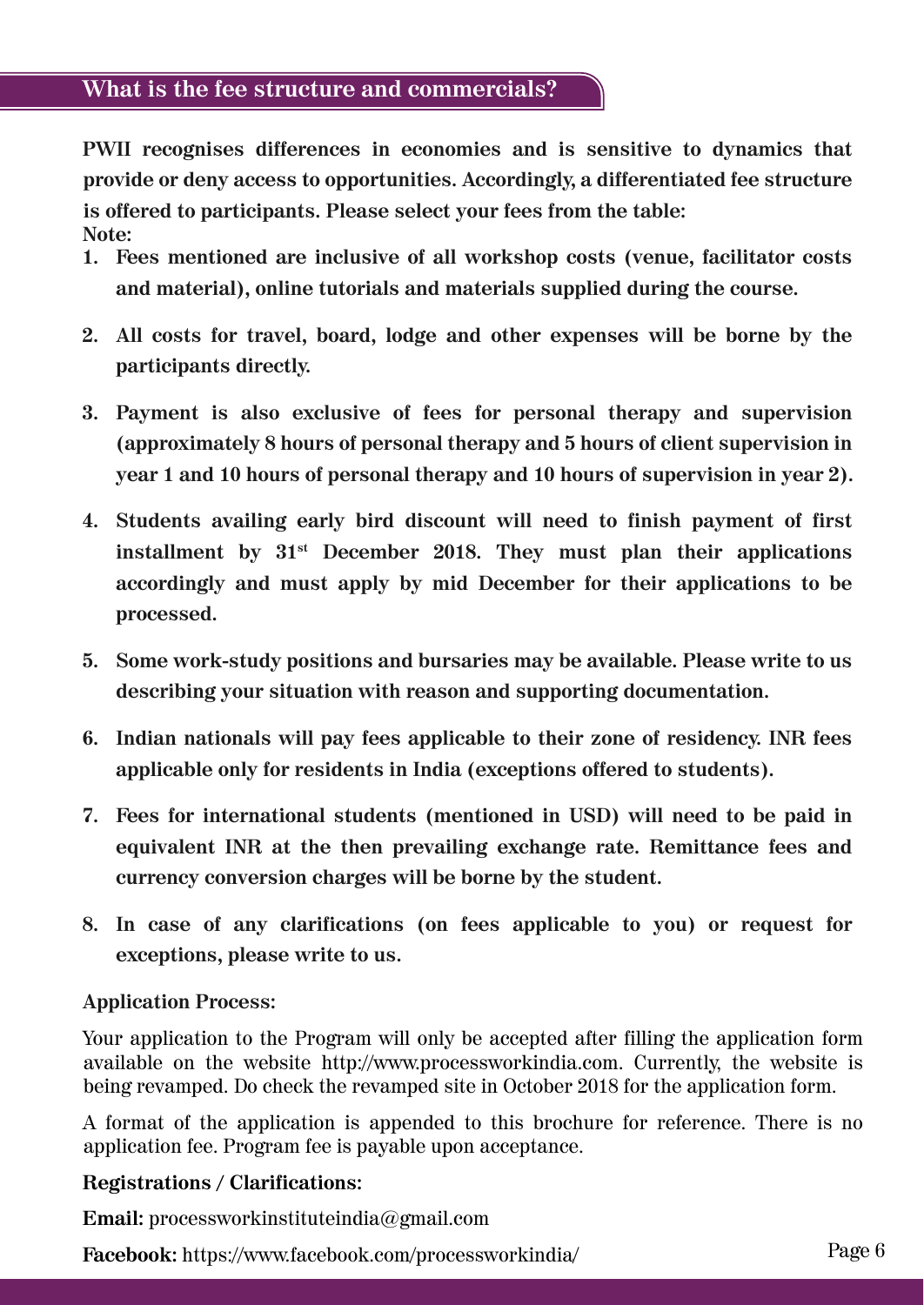| <b>Certificate Program Fee</b><br>(by Region / Country)                                                                                                            | <b>Standard</b><br>Program<br><b>Fees</b> | <b>Early Bird</b><br><b>Discount</b><br><b>Fees</b> | <b>Payment Schedule</b><br>(Standard)                                                                                                    | <b>Payment Schedule</b><br>(Early Bird)                                                                         |
|--------------------------------------------------------------------------------------------------------------------------------------------------------------------|-------------------------------------------|-----------------------------------------------------|------------------------------------------------------------------------------------------------------------------------------------------|-----------------------------------------------------------------------------------------------------------------|
| India<br>(Indian nationals currently<br>resident in India)<br>Note: Indian nationals resident<br>outside of India pay according<br>to their region of residency.   | <b>INR</b><br>$3,00,000/$ -               | $\ensuremath{\text{INR}}$<br>2,50,000/              | 1. INR 1,00,000 upon<br>registration.<br>2. Subsequent payments of<br>INR 1,00,000 each in<br>Oct.'19 and Apr.'20.                       | 1 INR 1,50,000upon<br>registration.<br>2. Subsequent payment<br>of INR 50,000 each<br>in Apr.'19 and Oct.'19    |
| Zone 1:<br>North America 1 (USA,<br>Canada),<br>Australia & NZ, and<br>West Europe 1 (all countries<br>except West Europe 2)                                       | <b>USD</b><br>7,000                       | <b>USD</b><br>6,500                                 | $USD 2,000$ upon<br>1.<br>registration.<br>2. Subsequent payments of<br>USD 1,250 each in Jul.'19,<br>Oct.'19, Jan.'20 and Apr.'20.      | 1. USD 3,000 upon<br>registration.<br>2. Subsequent<br>payments of USD<br>1,750 each in<br>Oct.'19 and Apr.'20. |
| Zone 2:<br>West Europe 2 (Greece,<br>Cyprus, Spain),<br>APAC 1 (Japan, HK,<br>Singapore),<br>Middle East 1 (Saudi Arabia,<br>UAE, Kuwait, Oman, Qatar,<br>Bahrain) | <b>USD</b><br>6,250                       | <b>USD</b><br>5,750                                 | <b>USD 2,250 upon</b><br>1.<br>registration.<br>2. Subsequent payments of<br>USD 1,000 each in Jul.'19,<br>Oct.'19, Jan.'20 and Apr.'20. | 1. USD 2,750 upon<br>registration.<br>2. Subsequent<br>payments of USD<br>1,500 each in Oct.'19<br>and Apr.'20  |
| Zone 3:<br>Middle East 2 (all except<br>Middle East 1),<br><b>East Europe (except</b><br>Scandinavia, all countries east<br>of Austria), Russia, China             | <b>USD</b><br>5,500                       | <b>USD</b><br>5,000                                 | 1. USD 1,500<br>upon registration.<br>2. Subsequent payments of<br>USD 1,000 each in Jul.'19,<br>Oct.'19, Jan.'20 and Apr.'20.           | 1. USD 2,000 upon<br>registration.<br>2. Subsequent<br>payments of USD<br>1,500 each in Oct.'19<br>and Apr.'20. |
| Zone 4:<br>North America 2 (excluding<br>USA & Canada),<br><b>Central &amp; South America</b>                                                                      | <b>USD</b><br>4,500                       | <b>USD</b><br>4,000                                 | 1. USD 1,000 upon<br>registration.<br>2. Subsequent payments of<br>USD 875 each in Jul.'19<br>Oct.'19, Jan.'20 and Apr.'20.              | 1. USD 1,500 upon<br>registration.<br>2. Subsequent<br>payments of USD<br>1,250 each in Oct.'19<br>and Apr.'20. |
| Zone 5:<br>Africa 1 (Egypt, Kenya, South<br>Africa),<br>APAC 2 (other than Japan,<br>HK, Singapore) and rest of<br>Asia not listed (excluding<br>SAARC)            | <b>USD</b><br>3,600                       | <b>Not</b><br>Applicable                            | <b>USD 1,000 upon</b><br>1.<br>registration.<br>2. Subsequent payments of<br>USD 650 each in Jul.'19,<br>Oct.'19, Jan.'20 and Apr.'20.   |                                                                                                                 |
| Zone 6:<br><b>SAARC</b> countries<br>(excluding India)                                                                                                             | <b>USD</b><br>3,000                       | <b>Not</b><br>Applicable                            | 1. USD 1,000 upon<br>registration.<br>2. Subsequent payments of<br>USD 500 each in Jul.'19, Oct.<br>'19, Jan.'20 and Apr. '20.           |                                                                                                                 |
| Zone 7:<br>Africa 2 (Rest of Africa other<br>than Africa 1)                                                                                                        | <b>USD</b><br>2,750                       | <b>Not</b><br>Applicable                            | 1. USD 750 upon<br>registration.<br>2. Subsequent payments of<br>USD 500 each in Jul.'19,<br>Oct.'19, Jan.'20 and Apr.'20                |                                                                                                                 |
| Zone 8:<br><b>Distressed Economies</b><br>(Currently experiencing<br>War, Calamity etc.)                                                                           | <b>USD</b><br>1,800                       | <b>Not</b><br>Applicable                            | To be discussed on a case-<br>to-case basis.                                                                                             |                                                                                                                 |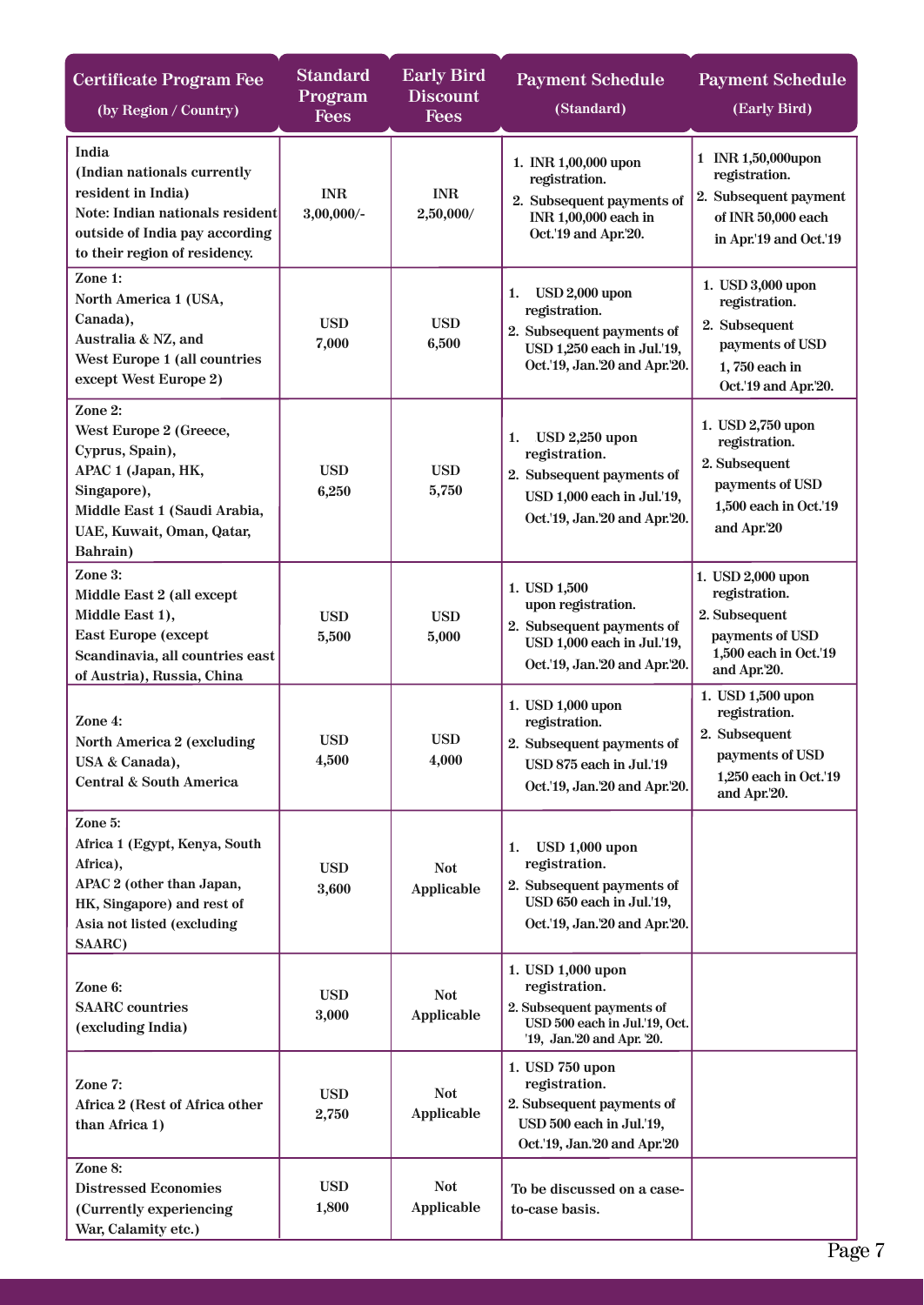## **Roadmap of the 2-year Certificate Program**

# Year<sub>1</sub>

**MODULE 1-** Convergence & Conflicts: East meets West **MODULE 2-** Diving into Process Work Dates: 08<sup>th</sup> to 13<sup>th</sup> March, 2019

**Module- 1, 2**

**MODULE 5-** Power, Rank and Interpersonal Conflict **MODULE 6- Relationship and Family** Therapy Dates: 25<sup>th</sup> to 30<sup>th</sup> August, 2019

**Module- 5, 6**

**Module- 3, 4**

**MODULE 3-** The Dreaming Process **MODULE 4-** Working with the Dreaming Body Dates: 24<sup>th</sup> to 29<sup>th</sup> May, 2019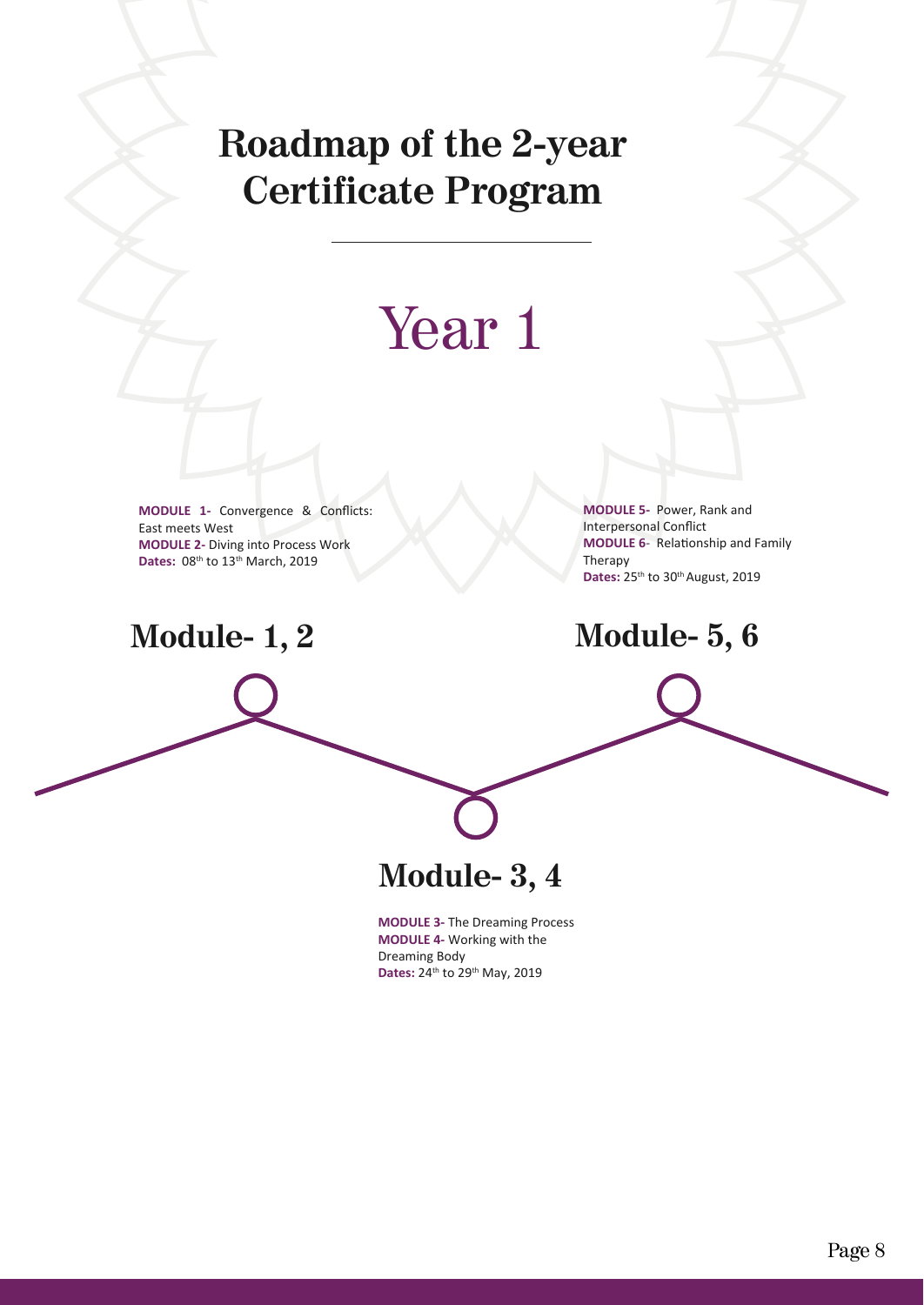## **Road map of the 2 year Certificate Program**

# Year 2

**MODULE 9**- Own Worst Enemies – Working with Inner Critics **MODULE 10**- States of Consciousness and Addictions Dates: 11<sup>th</sup> to 16<sup>th</sup> February, 2020

**MODULE 13-** Processwork in **Organisations MODULE 14**- Worldwork Dates: 19<sup>th</sup> to 24<sup>th</sup> September, 2020

## **Module- 9, 10 Module- 13, 14**

**Module- 7, 8**

**MODULE 7-** Ethics in Therapy **MODULE 8**- Beyond Technique, Metaskills, Innerwork Dates: 02<sup>nd</sup> to 07<sup>th</sup> December, 2019

## **Module- 11, 12**

**MODULE 11- Best Practices in working with Trauma** and Abuse **MODULE 12-** Process work approach to Trauma and Abuse Dates: 14<sup>th</sup> to 19<sup>th</sup> June, 2020

Exams, Certification & Celebration

**Dates: 26th & 27th September, 2020**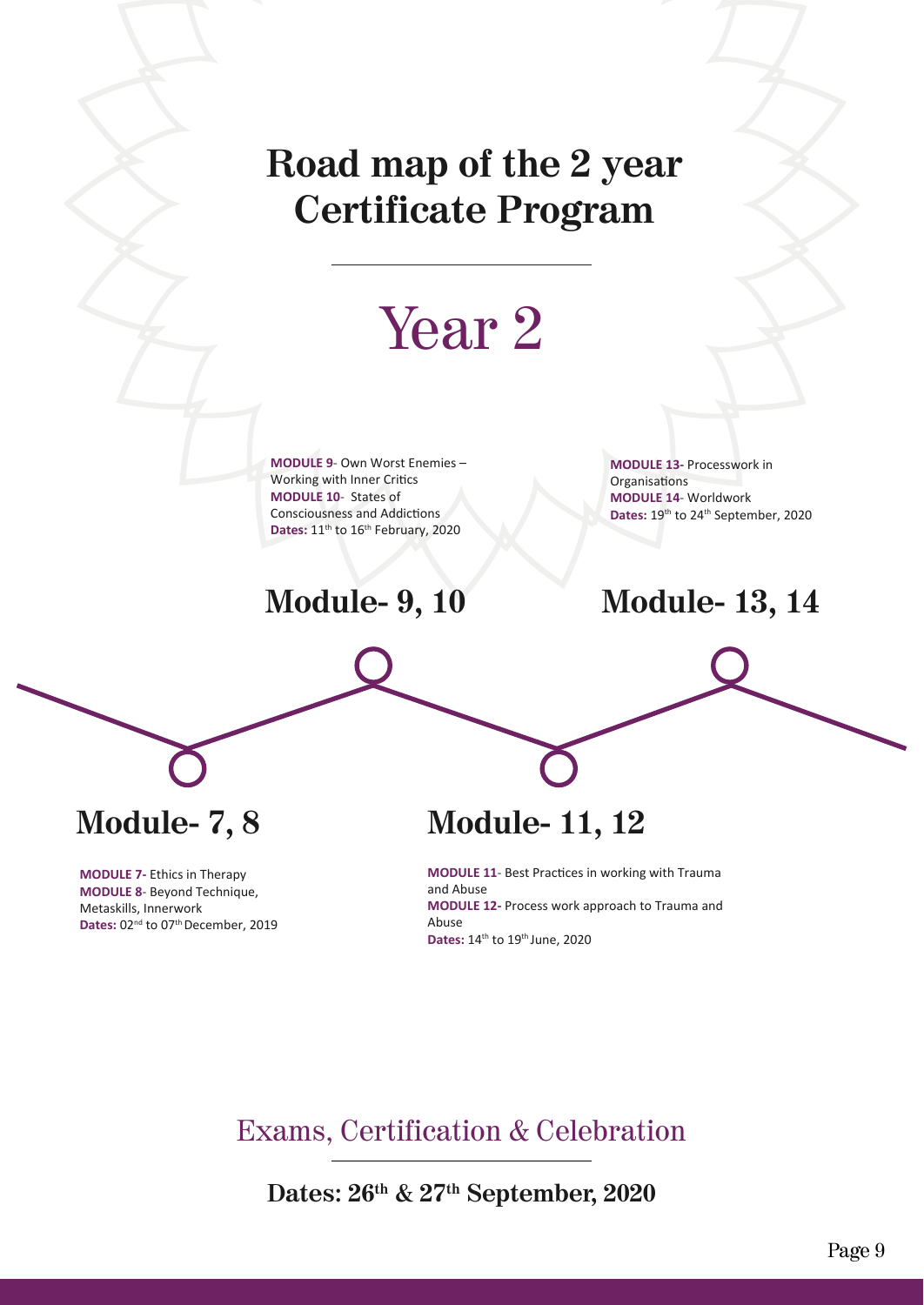## **MODULE 1 & 2**

#### MODULE 1 – Convergence & Conflicts: East Meets West – 2 days

Process Work is a synthesis of many different models of thought about psychology, spirituality and the science of human purpose and subsequent psychological and social development. In our first two days together we set the backdrop for the entire course, exploring the points of convergence and points of conflict between Eastern and Western approaches, particularly in reference to Indian culture and the Process Work approach.

#### MODULE 2 – Diving Into Process Work – 4 days

An initial exploration of the Process Work framework. Introduction to the central skills of edgework, amplification signal work and Channel Work.

**Dates:** : 08<sup>th</sup> to 13<sup>th</sup> March, 2019.

## **MODULE 3 & 4**

#### MODULE 3 – The Dreaming Process – 3 days

Exploring the concept of the Dreaming Process and how to perceive it and uncover meaning in it, by working with daytime dreaming experiences and night-time dreams. We'll also work with the concept of the Life Myth as coded in early childhood dreams, not only as an important tool for self-knowledge, but its usefulness in the therapeutic setting.

#### MODULE 4 – Working with the dreaming body - 3 days

Exploring how the body dreams - symptoms in the body encode important information for our everyday lives and our long-term development processes. Re-conceptualising how we think about 'illness' and learning how to work in the body with both acute and chronic body symptoms, to help clients find meaning within their symptoms.

**Dates:** : 24<sup>th</sup> to 29<sup>th</sup> May, 2019.

## **MODULE 5 & 6**

#### MODULE 5 – Power, Rank and Interpersonal Conflict – 3 days

An introduction to the central Process Work framework of Power and Rank and how they shape interpersonal conflicts, and an exploration of the Process Work Conflict Transformation Model. We'll also explore the Process Work concept of Dreaming Up the place where our own processes get entangled with those of our clients. We will start using the methodology of group process to facilitate the learning in this module.

#### MODULE 6 – Relationship and Family Therapy – 3 days

Exploring Process Work approaches to working with couples and family groups and how the concepts of dreaming process and field theories are applied in these therapeutic settings.

Dates: 25th to 30th August 2019.

## **MODULE 7 & 8**

#### MODULE 7– Ethics in Therapy – 2 days

Explore what it means to work within an ethical framework, exercise a duty-of-care to our clients, and safeguard the reputation of the profession within the wider community.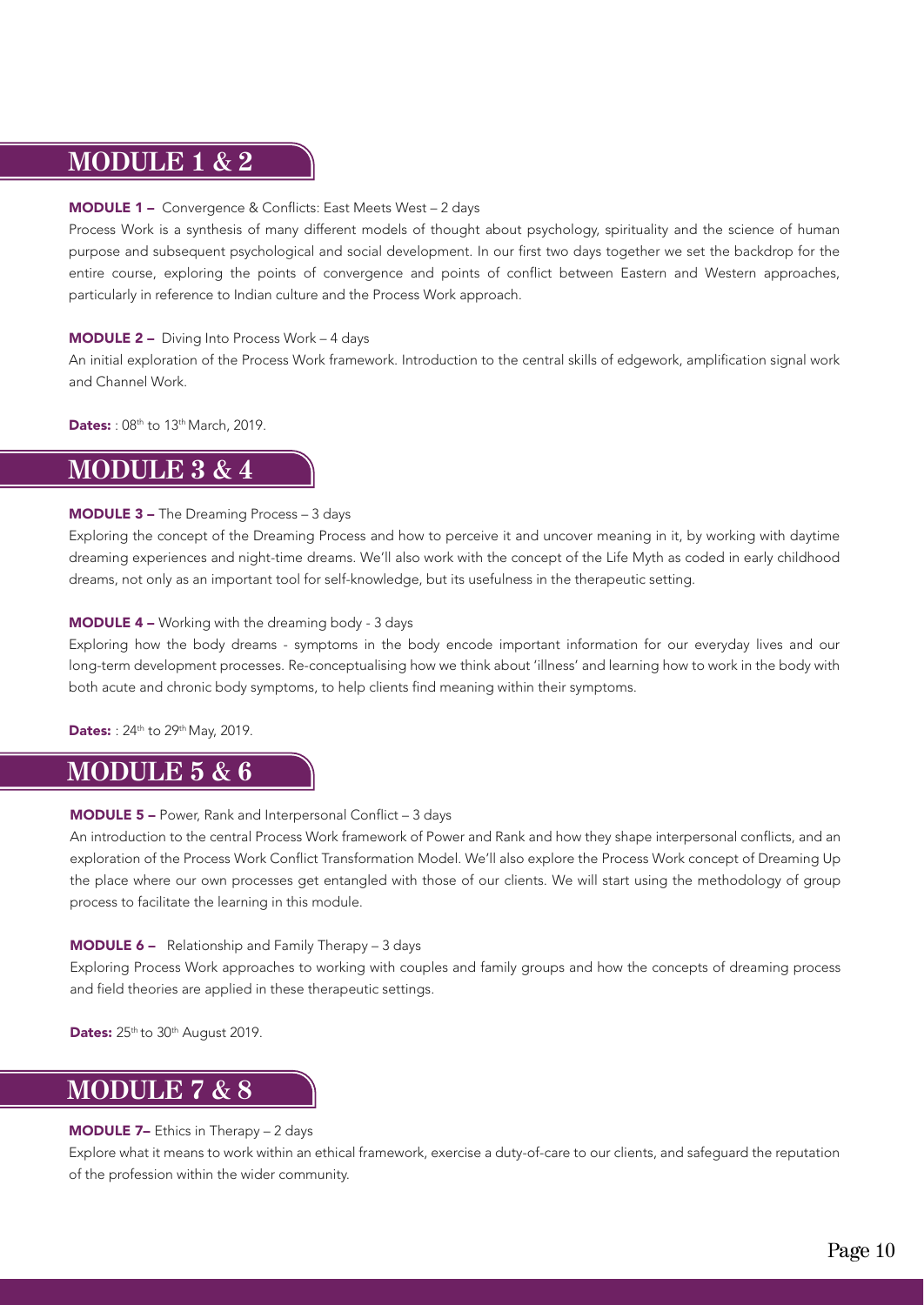#### MODULE 8 – Beyond Technique: Metaskills and Inner Work – 4 days

Therapy techniques matter, but not nearly so much as the attitude, personal development and self-awareness of the therapist Metaskills enable and influence the way therapy techniques are used. Here we explore the Process Work concept of Metaskills and learn to be our own therapist through the application of Process Work Inner Work practices. Inner work is the key skill for resolving inner conflict and knowing different parts of ourselves as also the understanding of discrimination. It's the root of all 'isms'.

Dates: 02<sup>nd</sup> to 07<sup>th</sup> December, 2019.

## **MODULE 9 & 10**

#### MODULE 9 – Own Worst Enemies – Working with Inner Critics – 2 days

In epidemic proportions across the world, Inner Criticism affects almost all our clients, and we as therapists are also not immune. Learn how to identify different kind of Inner Critic presentations and how to work with your clients' and your own Inner Critics.

#### MODULE 10 – States of Consciousness and Addictions – 4 days

Altered and extreme states of consciousness are often scary and often rejected, both by the individual who experiences them and the community who observes them. These states can include psychosis, coma and mood states. Process Work views these states as meaningful, not only for the individual but for the whole community, and works to help people find meaning in them, as well as sufficient safety. Closely connected, we'll also explore the Process Work approach to addictions and addictive tendencies.

Dates: 11<sup>th</sup> to 16<sup>th</sup> February, 2020.

## **MODULE 11 & 12**

#### MODULE 11 – Best Practices in working with Trauma and Abuse – 2 days

Explore the definitions of trauma and abuse, and develop an understanding for best practices for working with clients with these experiences, in particular, how not to re-traumatise clients in therapy.

#### MODULE 12 – Process Work approach to Trauma and Abuse – 4 days

Explore how Process Work incorporates psychodynamic, somatic and transpersonal models to Trauma Work, and extends these approaches through its integration of indigenous approaches.

Dates: 14th to 19th June, 2020

## **MODULE 13 & 14**

#### MODULE 13 – Process Work in Organizations – 2 days

Applying Process Work theory in organisations. In either employee or consulting roles where diagnosis or interventions are required.

#### MODULE 14 – World Work – 4 days

Exploring the application of Process Work to Group Facilitation, Social Oppression and Power, and Large Group Conflict Work.

Dates: 19th to 24th September, 2020

## **Exam, Certification & Celebration**

All participants will undergo the final examination in theory and practical prior to Certification.

Dates: 26th to 27th September, 2020.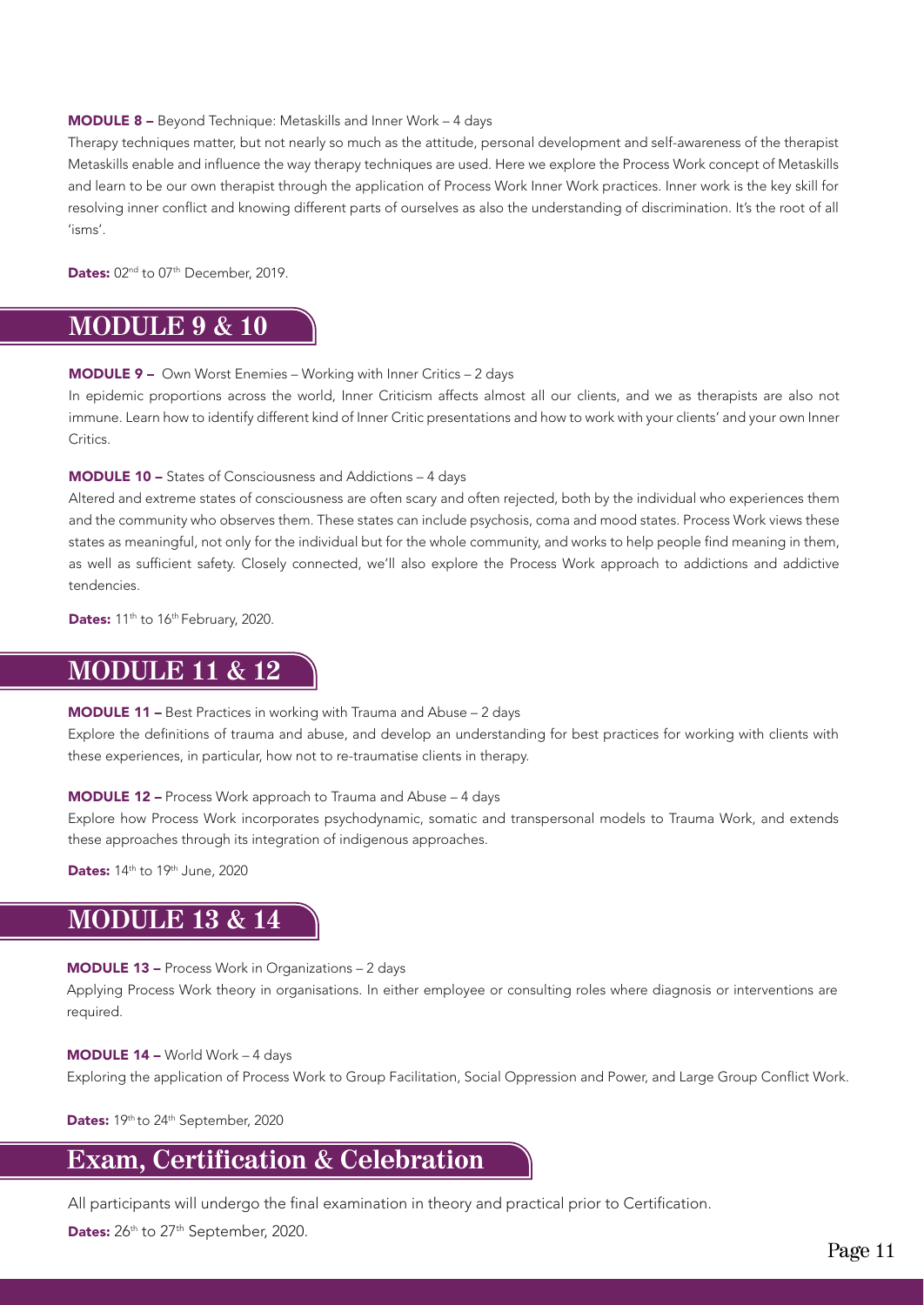## **Faculty Details**

## A brief introduction to the faculty for the course:



#### ALAN RICHARDSON

B.Soc.Sc (Psych), Grad Dip Counselling, M.Ed, M.Soc.Sc, Dip PW, PhD (Cand) Psychologist – Organizational, Educational & Counselling

Alan works across three main disciplines: psychotherapy and counselling private practice; supervision, training and education of counsellors and finally with organizational development. Currently the Co-President of the International Association of Process Oriented Psychotherapists (IAPOP), Alan is also a faculty member in the Australian & New Zealand program (ANZPOP) and an academic at the University of Southern Queensland, Australia.



ALEXANDR PEIKRISHVILI PW. Dipl, L.C.S.W., Coach

Alexandr offers personal and professional development opportunities using process-oriented psychology training, facilitation, supervision and therapy locally and internationally. He is a member of the faculty at PWI-Portland, Oregon; Moscow, Russia; & Mumbai, India and is on the board of IAPOP.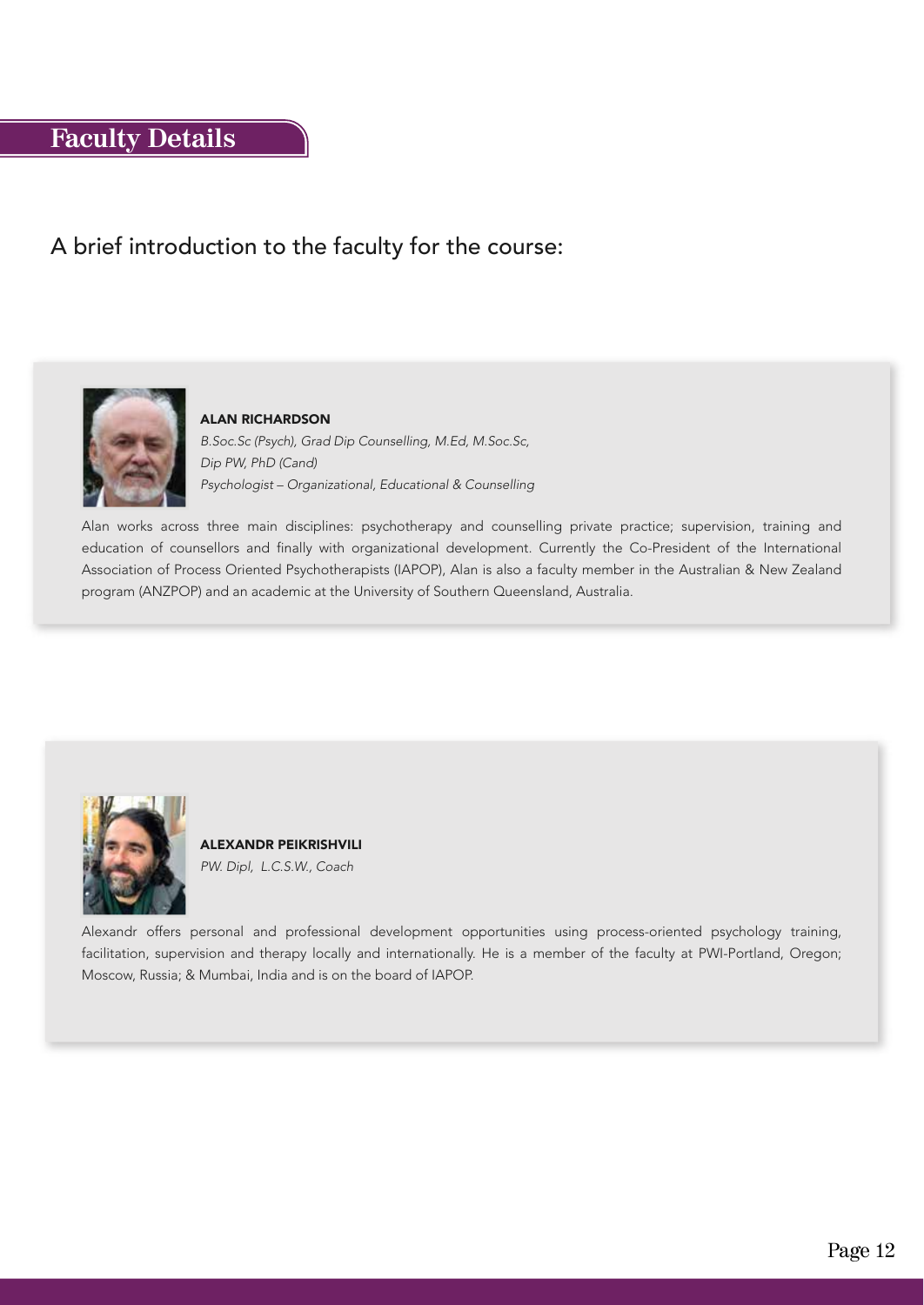

#### ANURADHA DEB

Founder, Process Work Institute of India. Psychotherapist, transformational Coach, Leadership trainer & mentor. BSc, Bed, Msc, MA, PG.Dipl.( PW), PM (ISABS) IFC accredited Coach.

Anuradha is based in Mumbai, India and founded PWII in 1996. She has 3 decades of experience in working with people in educational, personal and organizational areas at the national and international level. She has teaching experience in various schools of Process Work and has been teaching in all World Work seminars since 1994. She has done extensive work in the area of leadership development in organisations for women and is currently focused on mentoring and coaching women entrepreneurs.



GRZEGORZ ZIELINSKI Psychotherapist, Coach Melbourne

Grzegorz is a certified Process work Psychotherapist and a Certified Process work Coach. He is a faculty member of PWII, ANZPOP (Australia and New Zealand Process Oriented Psychology) and PACFA (Psychotherapy and Counselling Federation of Australia). He is also a faculty member in the Institute of Process Psychology, Poland. Grzegorz is a graduate of the University of Warsaw with a Masters in Sociology, specialising in therapy and conflict resolution. Prior to moving to Australia, he was a teacher of the two-year Certificate in Process Work Psychotherapy in Wroclaw, Poland. From 2003 to 2015 he worked at the Poza Centrum Psychotherapy and Coaching Centre in Warsaw, Poland. In October 2015 he moved to Melbourne and joined the Melbourne Process work Centre. During his practice, Grzegorz co-created programs for personal growth and for organizations: "Psychology of Career", "Relationships" and "Feedback".



#### LIZ SCARFE

Dipl. PW, Bch Sc (Hons), Dipl. Management, Cert IV Workplace Training and Assessment, Adv Cert Group Facilitation

Liz works as a psychotherapist, specialising in trauma from a post-traumatic growth perspective, at Cultivating Confidence, as well as a Process Oriented Coach, Facilitator, and Trainer. She is a member of the Psychotherapy and Counselling Federation of Australia, and the International Association of Process Oriented Psychology; is a faculty member of Australia New Zealand Process Oriented Psychology; and founder of the Melbourne Process Work Centre. Prior to discovering Process Work, Liz worked in nonviolent peace building, adult education, community development, human resource management, quality and risk management, and local government.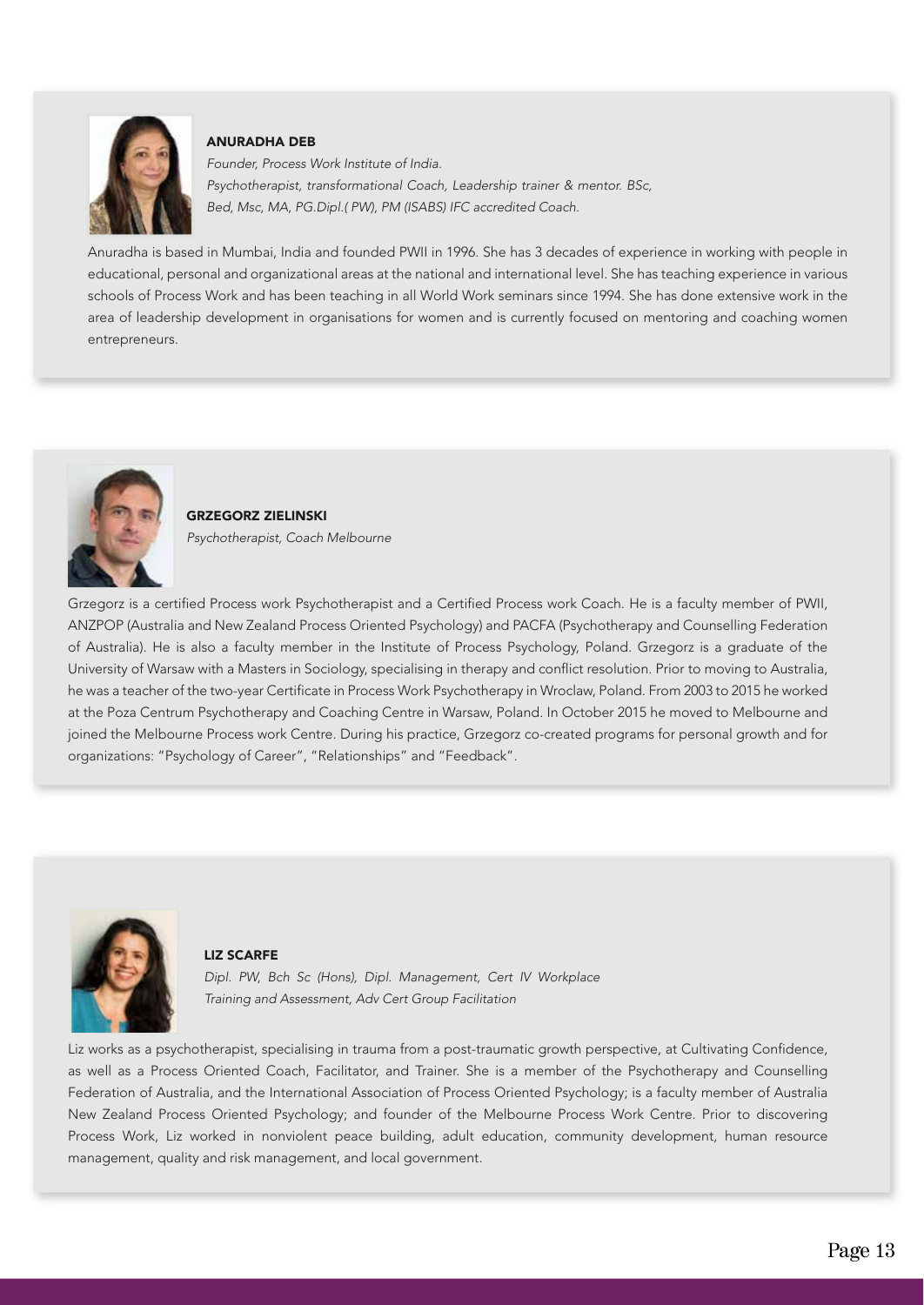## **FREQUENTLY ASKED QUESTIONS (FAQs)**

### **What is the exact duration of the Certificate Program? How is it linked to the Diploma 1. Program?**

The duration of the Certificate program after which Process Work Institute of India (PWII) will certify you is two years.

The full length of the Diploma Program, that qualifies you as a Process Oriented Psychotherapist is four years. The two-year certificate program is a precursor and pre-requisite for application into the Diploma Program.

### **What is the outcome of the 2-year Certificate program? 2.**

If you are already in the field of mental health or people development, the course introduces you to a new school of psychology and gives you a theoretical orientation as well as a practical understanding of Process Work. As mentioned, it also becomes a precursor for the subsequent four-year Diploma program if you choose to train as a Process Oriented Psychotherapist.

Those working in the coaching, counselling and organisational development space can use the skills and processes to further their own effectiveness.

For those outside of these fields, it is an opportunity for self-exploration leading to a more fruitful life, and also prepares you to facilitate such processes for others. It prepares you to work with people and provides you an opportunity to train further as a Process Oriented Psychotherapist.

## **Can I set up my practice as a therapist / counsellor upon completion of the 2-year course? 3. What about licencing?**

The 2-year Certificate program trains you in therapeutic modalities to work with people. However, since titles are often reserved, it is the participant's responsibility to clear and/or comply with relevant licencing requirements of the country / state they wish to practice in.

### **Why does the brochure mention "Cohort 2"? Is there a Cohort 1 as well? 4.**

PWII started this course in May 2018 and Cohort 1 is currently undergoing training as per their calendar. You will interact with them for an enriched and shared learning experience.

### **Where will the face to face learning modules be held? 5.**

The primary location for all modules will be Mumbai, India. However, our attempt will be to rotate this course to other locations to provide participants (especially international) an opportunity to explore India. This is contingent on cost and other dynamics. The venue for the first face to face classroom session will be in Mumbai, India.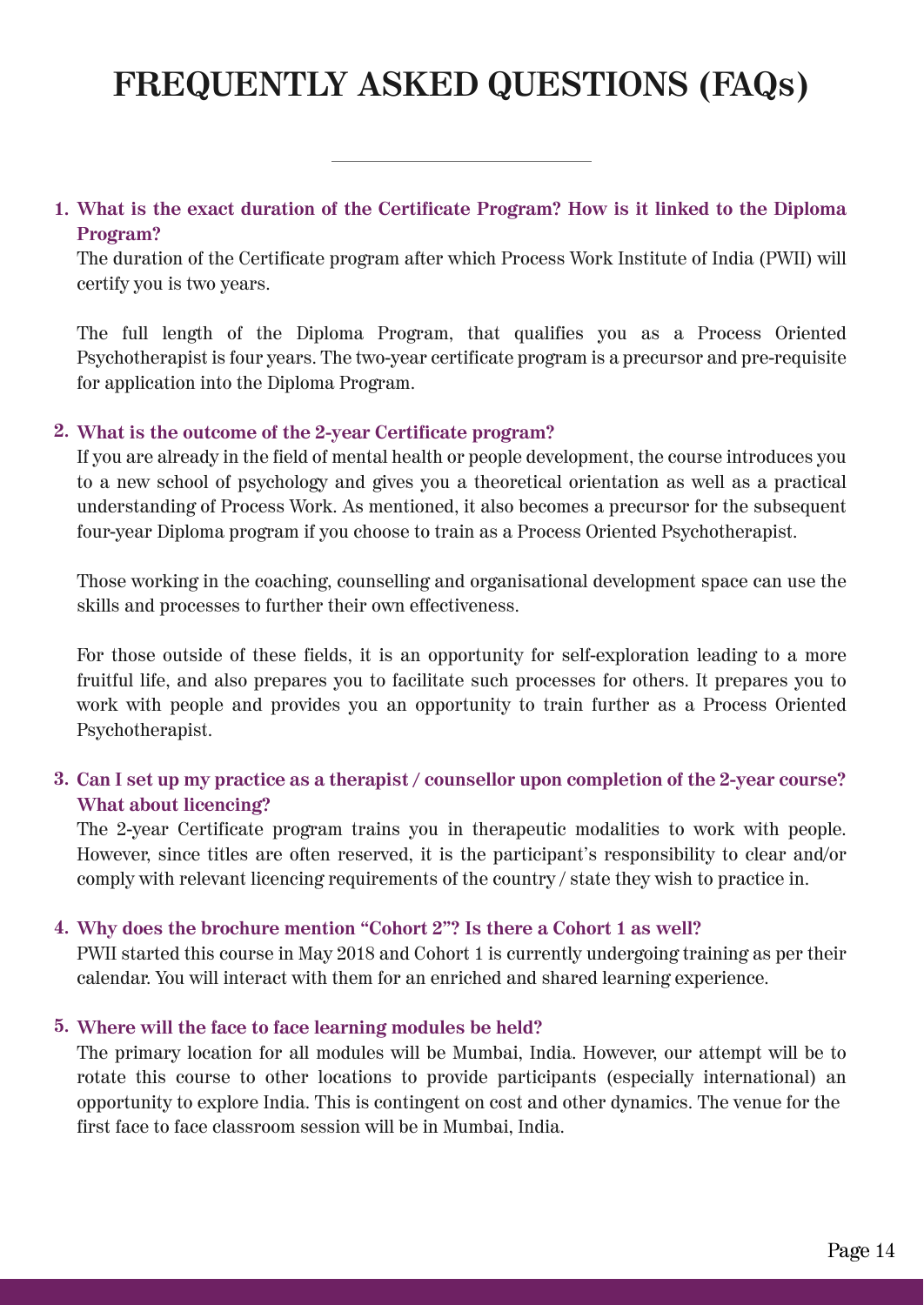### **I am interested in the Certificate program. Can I choose to do only a few of the modules if 6. I can't / don't want to, undertake the full Certificate program?**

Unfortunately, no. If you enrol, you will have to do so for the full two-year certificate program and complete all the modules. Part and/or single module attendance is not acceptable. You may explore on our website, standalone workshops we may offer from time to time.

### **I have previously attended a few events / courses / intensives at other PW schools? 7. Would it be possible for me to transfer my credits?**

Yes. If you have attended the PW Intensive (s), World Work Seminars and / or attended other PW programmes (from any other 'IAPOP recognised' PW School) we will give you credits for those when you enter the two-year program. If you have taken therapy sessions with a Certified PW Diplomate, then we will consider giving credits for those too. Please contact us for details.

## **I am already a registered student with a PW school elsewhere. I do not wish to repeat the 8. Certificate you offer but I am interested in attending a couple of modules. Can I attend only those modules that interest me?**

Yes, subject to a maximum of three face-to-face teaching blocks. Students formally registered with any "IAPOP recognised PW school" worldwide may attend upto three face-to-face teaching blocks of their interest. However, entry is not automatic and subject to clearance from the Director, PWII. Separate fees applicable – please contact us directly for module specific fees.

## **Has the Diploma Program been launched in India? 9.**

We will continue the two-year Certificate program into the four-year Diploma Program. Cohort 1 (which finishes its Certificate program in 2019) can apply to join the third year of the Diploma program. Likewise, Cohort 2 (which completes the program in 2020) may apply for the Diploma program in 2020/21.

## **What is included in the fees? For e.g., Will my stay and travel be included? What 10. additional expenses can I foresee?**

The commercials include the course fees itself (delivery, training, relevant material etc.). All other expenses (personal therapy, supervision, books etc.) will be borne by you. The cost of personal therapy and supervision varies by country and in India can range between USD 30 to USD 35 per hour. For participants from other economies, rates equivalent to cost of living will be made available for personal therapy and supervisions.Therapy and supervision will be conducted by Diplomates from the IAPOP certified PW schools. The participants will be connected with the PW Diplomates that will be working in association with PWII. A list with the names will be given to the participants at the appropriate time.

Participants bear the cost of travel, stay, and associated expenses. We are working on homestays and will update if the option becomes available.

### **Is it possible to have an alternate payment plan other than that mentioned? 11.**

In general, no. If you have compelling personal circumstances, please write to us for a need based payment plan and/or exceptions to the standard plan.